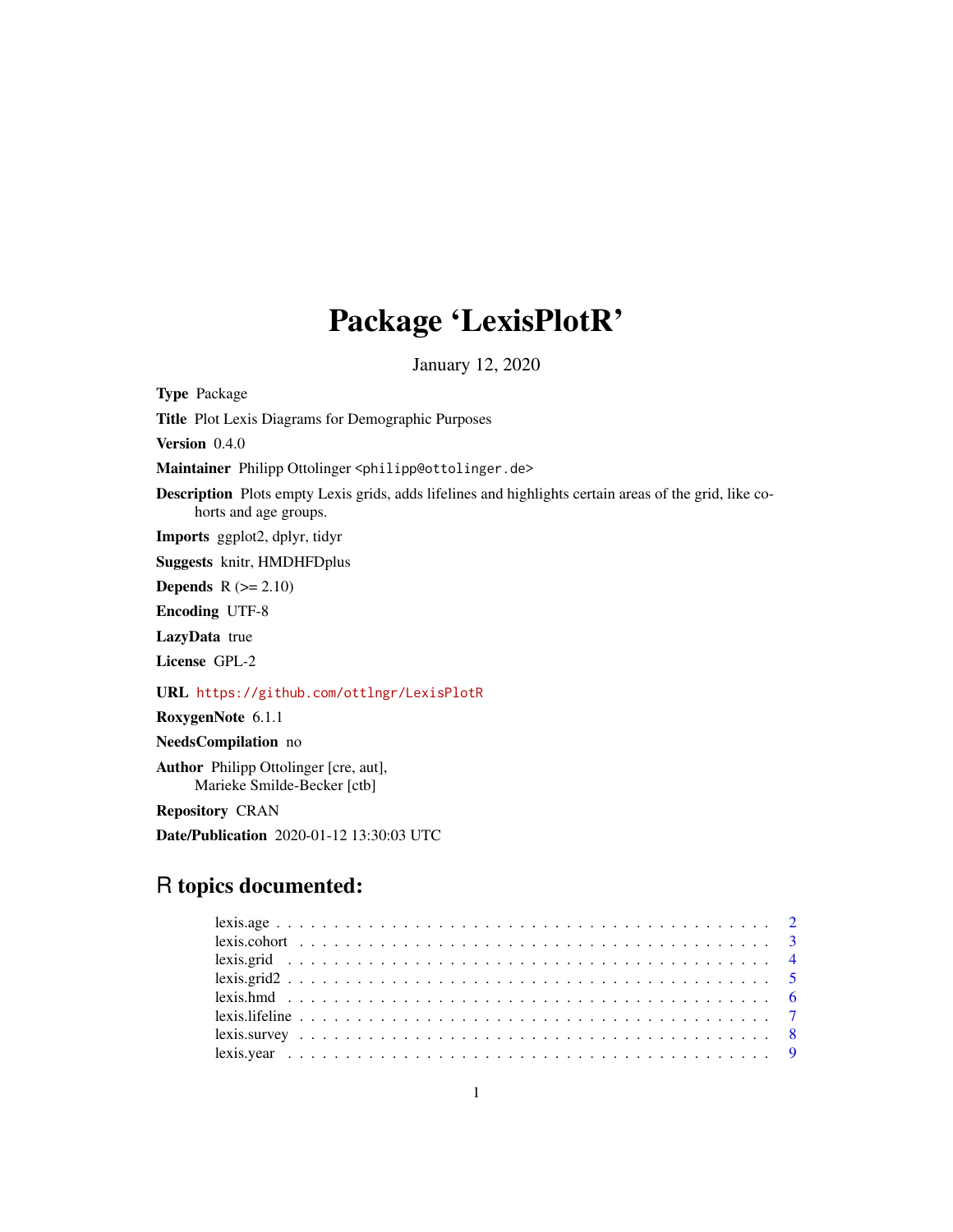#### <span id="page-1-0"></span> $2$  lexis.age sets that the contract of the contract of the contract of the contract of the contract of the contract of the contract of the contract of the contract of the contract of the contract of the contract of the c

| Index |  |
|-------|--|
|       |  |
|       |  |
|       |  |
|       |  |
|       |  |
|       |  |
|       |  |
|       |  |
|       |  |

lexis.age *Deprecated. Emphasize a certain age in Lexis grid*

## Description

Add a coloured rectangle to an existing Lexis grid to highlight a certain age in that Lexis grid.

## Usage

```
lexis.age(\lg, age, fill = \lgl-colours(\lgl], alpha = 0.7, d = 1)
```
## Arguments

| lg,   | an existing object originally created with lexis.grid().                |
|-------|-------------------------------------------------------------------------|
| age   | numeric, set the age to highlight.                                      |
| fill  | character, set colour to fill the rectangle. Default is "yellow".       |
| alpha | numeric, set alpha, the level of transparency for fill. Default is 0.5. |
| d     | numeric, set the size of the age groups. Default is 1.                  |

## Details

Takes an existing Lexis grid and adds a coloured rectangle that highlights all triangles belonging to a certain age.

## Value

A ggplot2 object.

## Author(s)

Philipp Ottolinger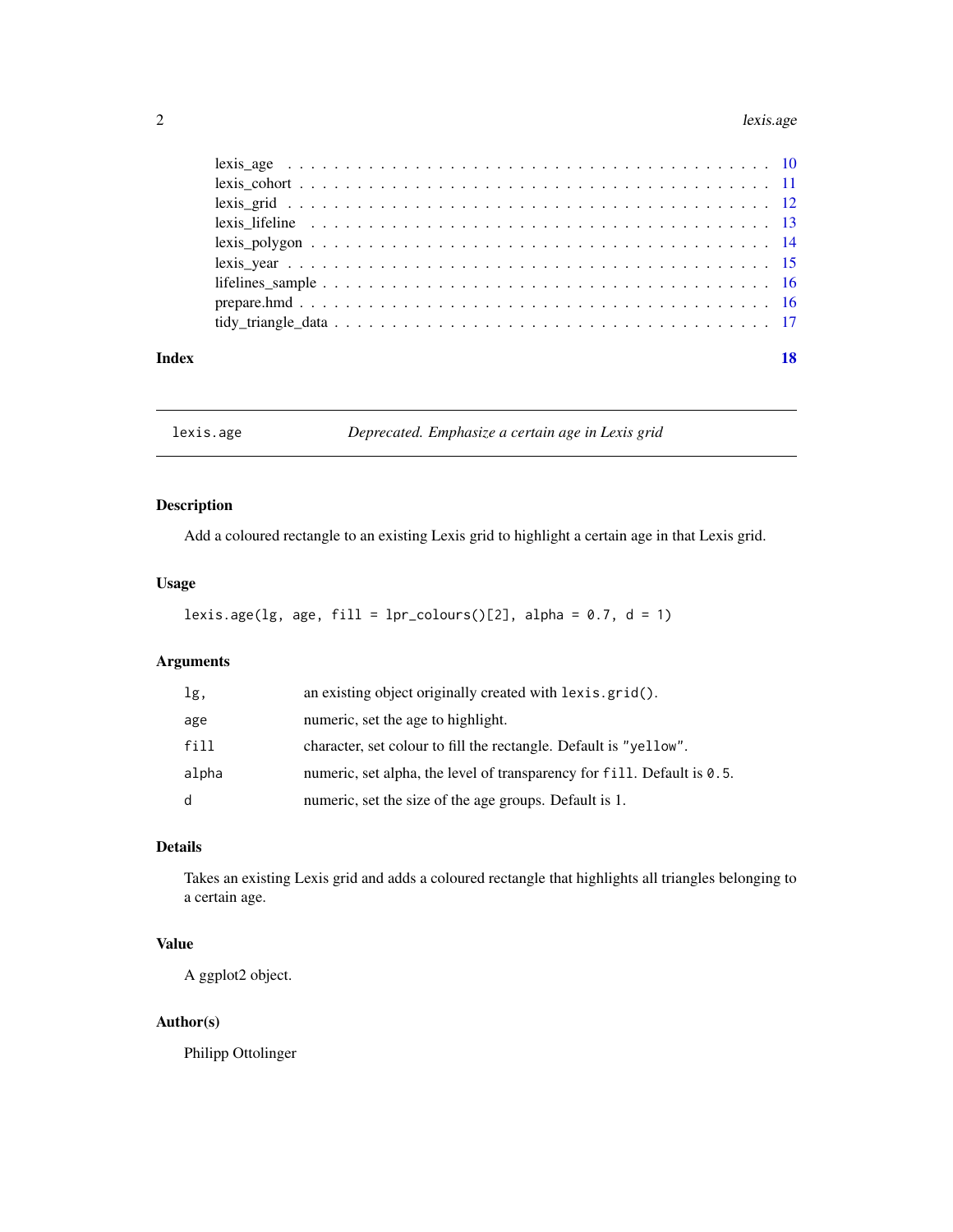#### <span id="page-2-0"></span>lexis.cohort 3

## Examples

```
## Not run:
library(LexisPlotR)
lexis \le lexis.grid2(year.start = 1900, year.end = 1905, age.start = 0, age.end = 5)
lexis \leftarrow lexis.age(\lg = lexis, age = 3)
## End(Not run)
```
lexis.cohort *Deprecated. Emphasize a certain cohort in a Lexis grid*

#### Description

Takes an existing Lexis grid and adds a coloured rectangle to highlight a certain cohort.

### Usage

```
lexis.cohort(lg, cohort, fill = lpr_{colours}()[4], alpha = 0.7, d = 1)
```
#### Arguments

| lg,    | an existing object originally created with lexis.grid().                    |
|--------|-----------------------------------------------------------------------------|
| cohort | numeric, set the cohort to highlight.                                       |
| fill   | character, set the colour of the rectangle. Default is "green".             |
| alpha  | numeric, set the level of transparency of the rectangle. Default is $0.5$ . |
| d      | numeric, set the size of the age groups. Default is 1.                      |

#### Details

Takes an existing Lexis grid and adds a coloured rectangle to the plot. The rectangle will highlight a certain cohort in the Lexis grid.

#### Author(s)

Philipp Ottolinger

```
## Not run:
library(LexisPlotR)
lg \le lexis.grid(year.start = 1900, year.end = 1905, age.start = 0, age.end = 5)
lexis.cohort(\lg = \lg, cohort = 1901)
## End(Not run)
```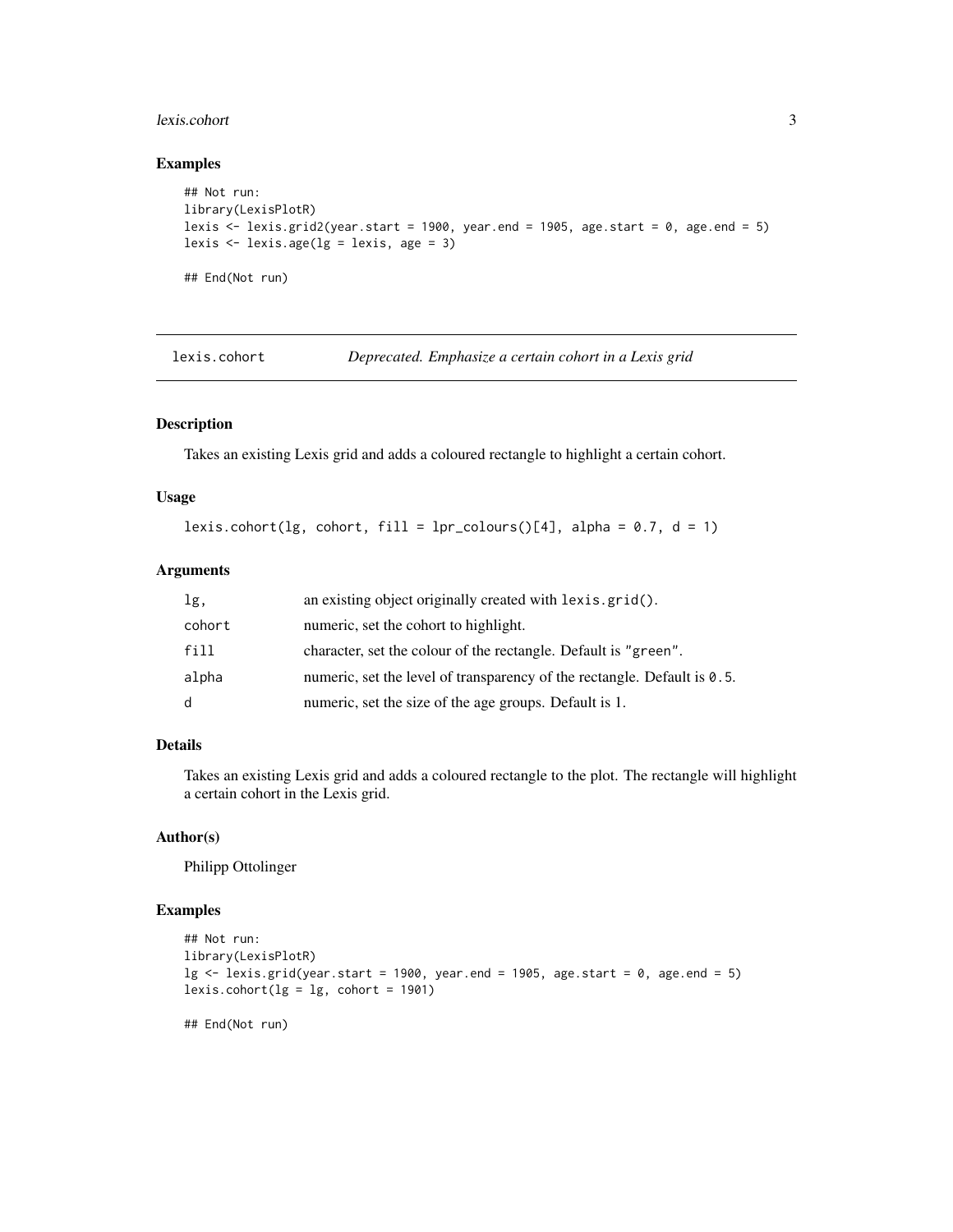<span id="page-3-0"></span>

lexis.grid() plots the basic Lexis grid.

## Usage

```
lexis.grid(year.start, year.end, age.start, age.end, lwd = 0.3,
  force.equals = T)
```
#### Arguments

| year.start  | integer, set the year the Lexis Diagram starts with.                                                                                              |
|-------------|---------------------------------------------------------------------------------------------------------------------------------------------------|
| year.end    | integer, set the year the Lexis Diagram ends with.                                                                                                |
| age.start   | integer, set the age the Lexis Diagram starts with.                                                                                               |
| age.end     | integer, set the age the Lexis Diagram ends with.                                                                                                 |
| lwd         | numeric, set the linewidth of the grid.                                                                                                           |
| force.equal | logical, by default lexis.grid uses ggplot2::coord_fixed() to ensure isosce-<br>les trianlges. Set FALSE to allow for a non-isosceles appearance. |

## Details

The function determines the aspect ratio of the x- and y-axis to enforce isosceles triangles. The aspect ratio will not be effected by defining width and height in pdf() or other graphic devices.

Because the returned object is a ggplot2 graph, the overall appearence of the graph can be edited by adding themes() to the plot.

#### Value

The functions returns a ggplot2-plot.

#### Author(s)

Philipp Ottolinger

```
## Not run:
library(LexisPlotR)
lexis.grid(year.start = 1900, year.end = 1905, age.start = 0, age.end = 5)
## End(Not run)
```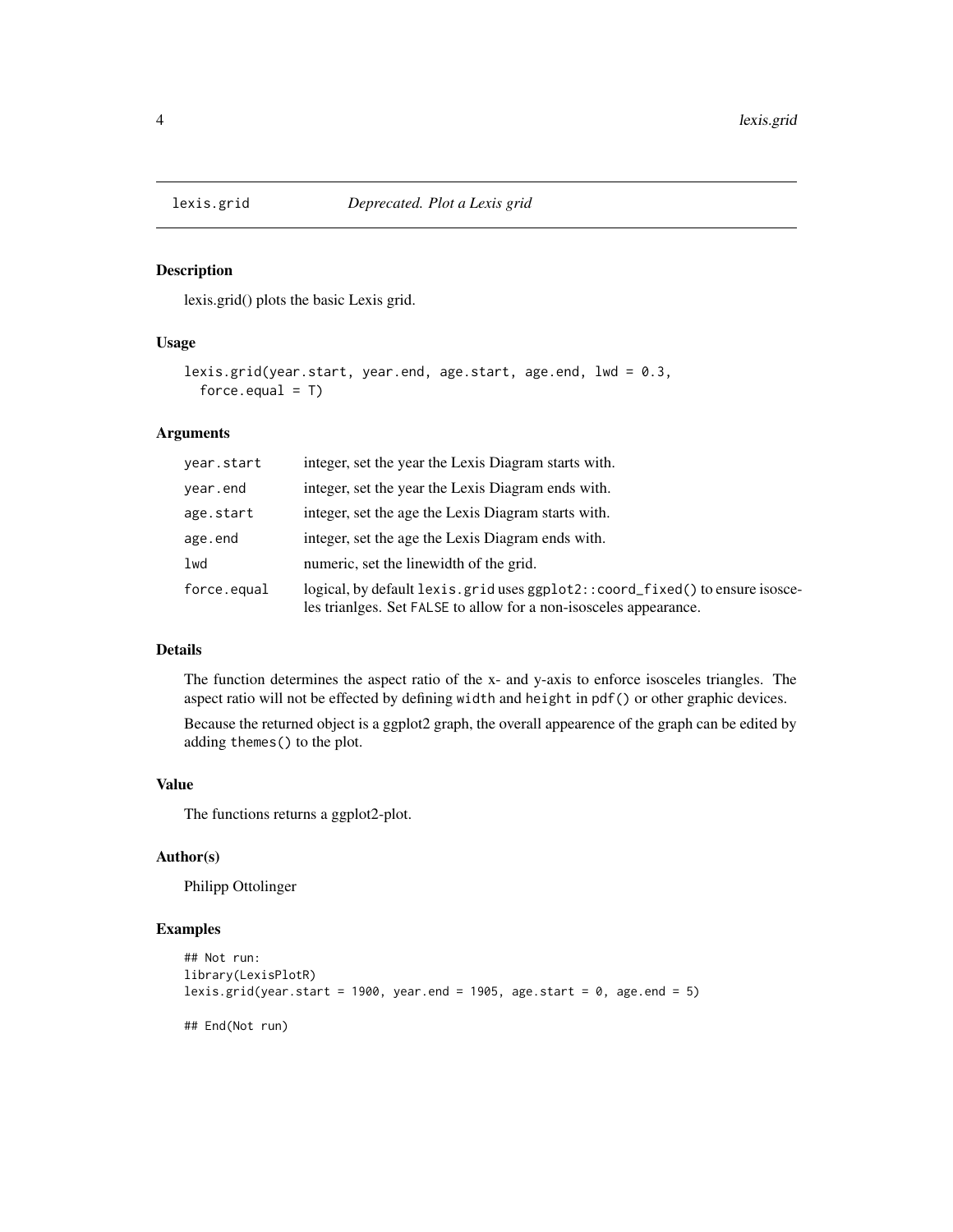<span id="page-4-0"></span>

lexis.grid() plots the basic Lexis grid.

#### Usage

```
lexis.grid2(year.start, year.end, age.start, age.end, lwd = 0.3,
  force.equal = T, d = 1)
```
#### Arguments

| year.start  | integer, set the year the Lexis Diagram starts with.                                                                                             |
|-------------|--------------------------------------------------------------------------------------------------------------------------------------------------|
| year.end    | integer, set the year the Lexis Diagram ends with.                                                                                               |
| age.start   | integer, set the age the Lexis Diagram starts with.                                                                                              |
| age.end     | integer, set the age the Lexis Diagram ends with.                                                                                                |
| lwd         | numeric, set the linewidth of the grid.                                                                                                          |
| force.equal | logical, by default lexis.grid uses ggplot2::coord_fixed() to ensure isosce-<br>les trianges. Set FALSE to allow for a non-isosceles appearance. |
| d           | numeric, set the size of the age groups. Default is 1.                                                                                           |

#### Details

The function determines the aspect ratio of the x- and y-axis to enforce isosceles triangles. The aspect ratio will not be effected by defining width and height in pdf() or other graphic devices.

Because the returned object is a ggplot2 graph, the overall appearence of the graph can be edited by adding themes() to the plot.

#### Value

The functions returns a ggplot2-plot.

## Author(s)

Philipp Ottolinger

```
## Not run:
library(LexisPlotR)
lexis.grid(year.start = 1900, year.end = 1905, age.start = 0, age.end = 5)
```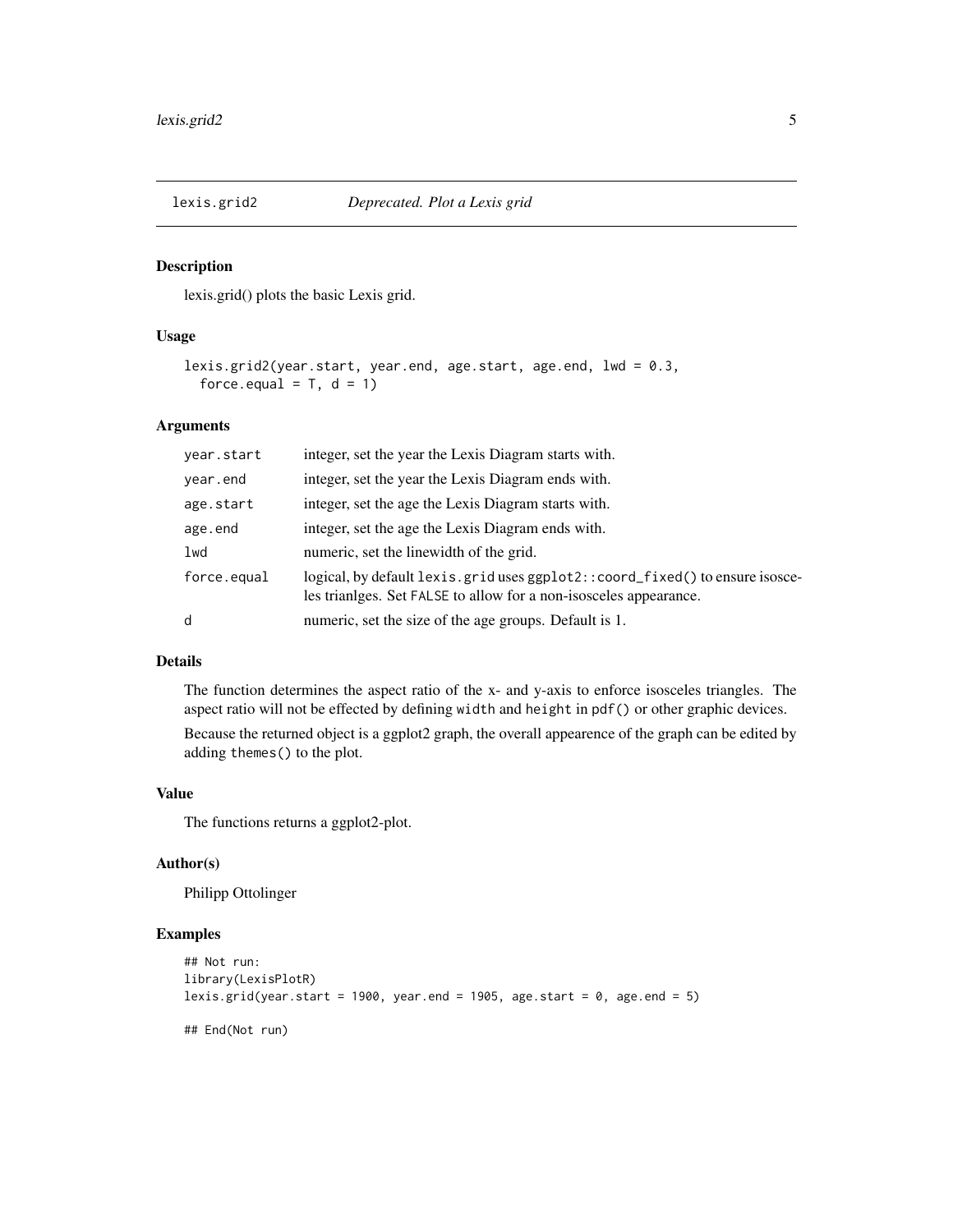<span id="page-5-0"></span>

The function opens an existing Lexis grid and fill the triangles according to data from the Human Mortality Database.

#### Usage

lexis.hmd(lg, hmd.data, column)

## Arguments

| lg,       | an existing object originally created with lexis.grid().                           |
|-----------|------------------------------------------------------------------------------------|
| hmd.data. | a data.frame created with prepare.hmd().                                           |
| column    | character, the name of the column of hmd, data the triangles shall be filled with. |

## Details

The function creates a subset of hmd. data that fits in the dimensions of the existing Lexis grid. The triangles will be filled according to the data in column.

#### Author(s)

Philipp Ottolinger

#### Examples

```
## Not run:
library(LexisPlotR)
\lg <- lexis.grid(year.start = 1980, year.end = 1985, age.start = 0, age.end = 5)
# Load sample data
path <- system.file("extdata", "Deaths_lexis_sample.txt", package = "LexisPlotR")
deaths.triangles <- prepare.hmd(path)
lexis.hmd(lg = lg, hmd.data = deaths.traingles, column = "Total")
```

```
### Plot data not explicitly present in HMD data
deaths.triangles$RatioMale <- deaths.triangles$Male / deaths.triangles$Total
lexis.hmd(lg, deaths.triangles, "RatioMale")
```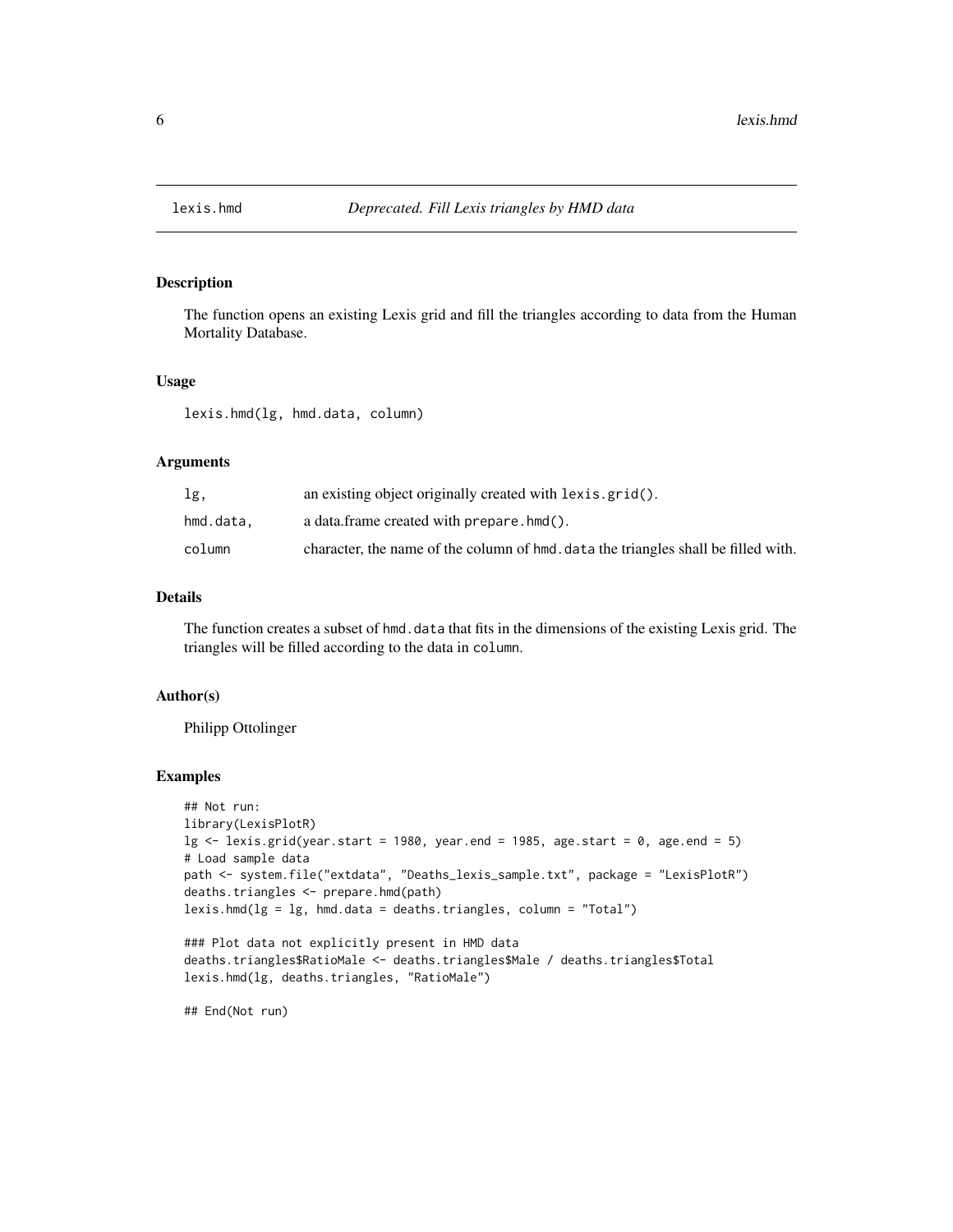<span id="page-6-0"></span>

Add lifelines to an existing Lexis grid.

#### Usage

```
lexis.lifeline(\lg, entry, exit = NA, lineends = F,
  colour = 1pr_{colours}([7], alpha = 1, lwd = 0.5)
```
#### Arguments

| lg,      | an existing object originally created with lexis.grid().                                                                     |
|----------|------------------------------------------------------------------------------------------------------------------------------|
| entry    | character, set the entry or birth date of an individual in format "YYYY-MM-DD".                                              |
| exit     | character, set the exit or death date of an individual in format "YYYY-MM-DD".<br>Default is NA (no exit or death observed). |
| lineends | logical, if TRUE lineends will be marked. Default is FALSE.                                                                  |
| colour   | character, set the colour of the lifelines. Default is "red".                                                                |
| alpha    | numeric, set the transparency of the lifelines. Default is 1 (no transparency).                                              |
| lwd      | numeric, set the linewidth of the lifelines. Default is $0.5$ .                                                              |

## Details

Takes an existing Lexis grid and adds lifelines to the grid. Input can be a single dates or dates from a vector.

#### Value

A ggplot2 object.

#### Author(s)

Philipp Ottolinger

## Examples

```
## Not run:
\lg <- lexis.grid(year.start = 1900, year.end = 1905, age.start = 0, age.end = 5)
lexis.lifeline(lg = lg, entry = "1901-09-23")
lexis.lifeline(lg = lg, entry = "1901-09-23", exit = "1904-03-03")
```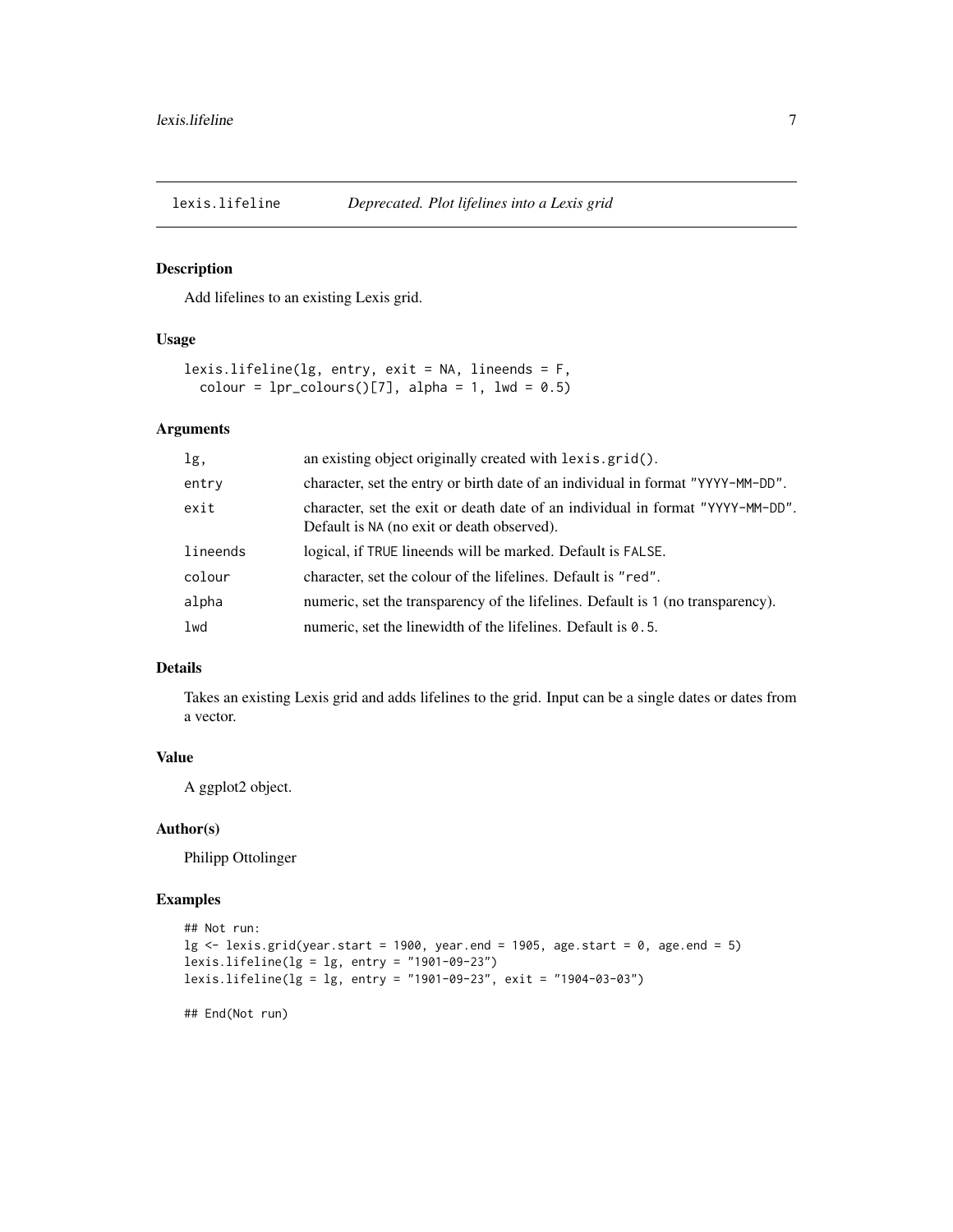<span id="page-7-0"></span>lexis.survey *Deprecated. Emphasize a survey range in a Lexis grid Takes an existing Lexis grid and adds a coloured parallelogram to highlight a survey range.*

## Description

Deprecated. Emphasize a survey range in a Lexis grid Takes an existing Lexis grid and adds a coloured parallelogram to highlight a survey range.

#### Usage

```
lexis.survey(lg, from_date, to_date, from_age, to_age,
  fill = lpr_{colours}()[6], alpha = 0.7)
```
#### Arguments

| lg,       | an existing object originally created with lexis.grid().                  |
|-----------|---------------------------------------------------------------------------|
| from_date | character, set the beginning of the survey in format "YYYY-MM-DD".        |
| to_date   | character, set the end of the survey in format "YYYY-MM-DD".              |
| from_age  | numeric, set the starting age of the survey.                              |
| to_age    | numeric, set the ending age of the survey.                                |
| fill      | character, set the colour to fill the parallelogram. Default is "orange". |
| alpha     | numeric, set the transparency of the fill colour. Default is $0.5$ .      |

#### Details

The function can be used to plot the time and age range of a survey. Use from\_date and to\_date to specify the time range the survey took place and from\_age and to\_age to define the considered ages of participants/observations.

#### Author(s)

Philipp Ottolinger

```
## Not run:
library(LexisPlotR)
lg \le lexis.grid(year.start = 1980, year.end = 1990, age.start = 30, age.end = 40)
lexis.survey(lg, from_date = "1982-09-01", to_date = "1986-03-01", from_age = 32, to_age = 36)
## End(Not run)
```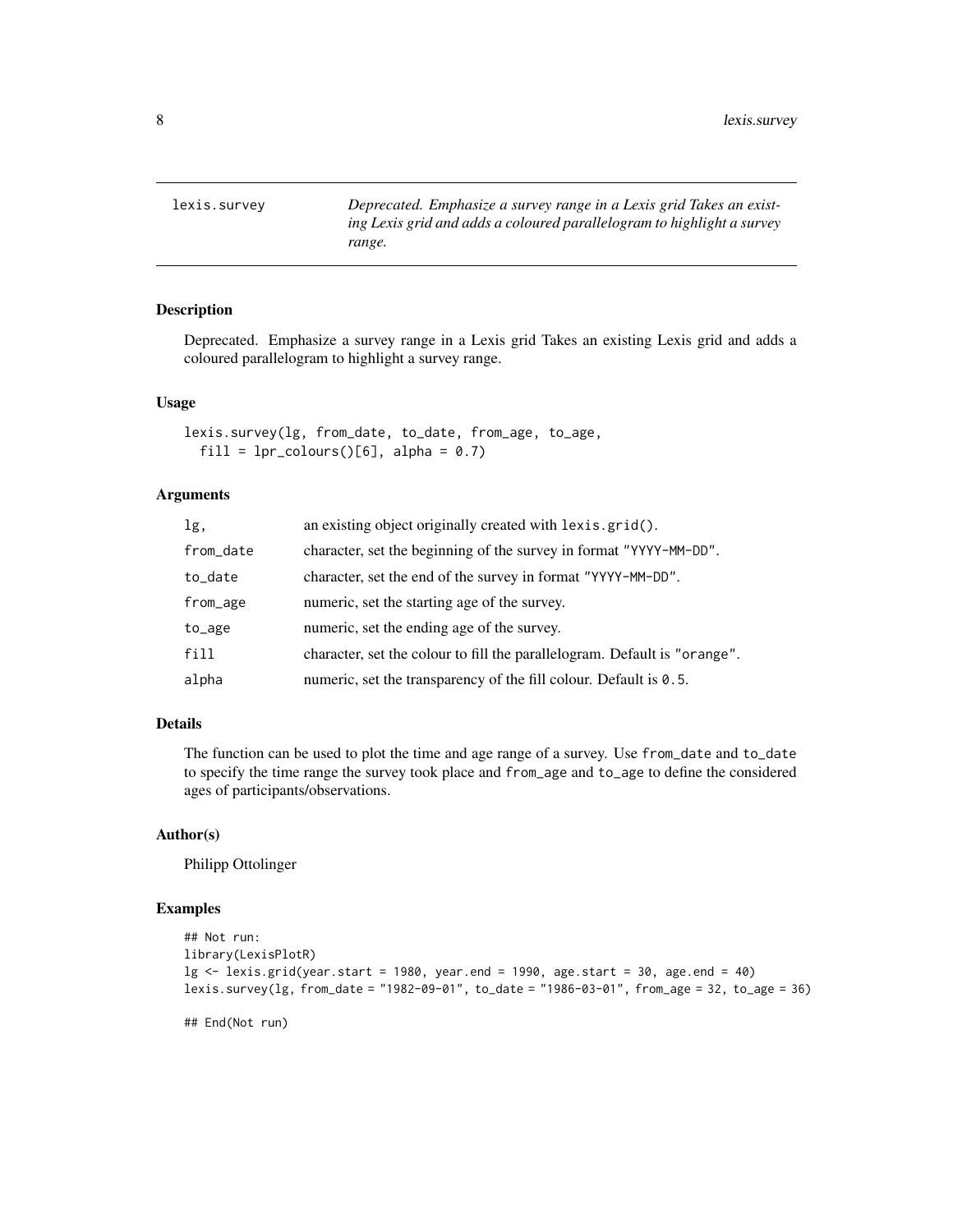<span id="page-8-0"></span>

Takes an existing Lexis grid and adds a coloured rectangle to highlight a certain age.

## Usage

```
lexis.year(lg, year, fill = 1pr_{colours}([3], alpha = 0.7, d = 1)
```
## Arguments

| lg,   | an existing object originally created with lexis.grid().        |
|-------|-----------------------------------------------------------------|
| year  | numeric, set the year to highlight.                             |
| fill  | character, set the colour of the rectangle. Default is "blue".  |
| alpha | numeric, set the transparency of the rectangle. Default is 0.5. |
| d     | numeric, set the size of the age groups. Default is 1.          |

## Details

Takes an existing Lexis grid and adds a coloured rectangle to the plot. The rectangle will highlight a certain year in the grid.

## Value

A ggplot2 object.

## Author(s)

Philipp Ottoliner

## Examples

```
## Not run:
\lg <- lexis.grid(year.start = 1900, year.end = 1905, age.start = 0, age.end = 5)
lexis.year(lg = lg, year = 1902)
```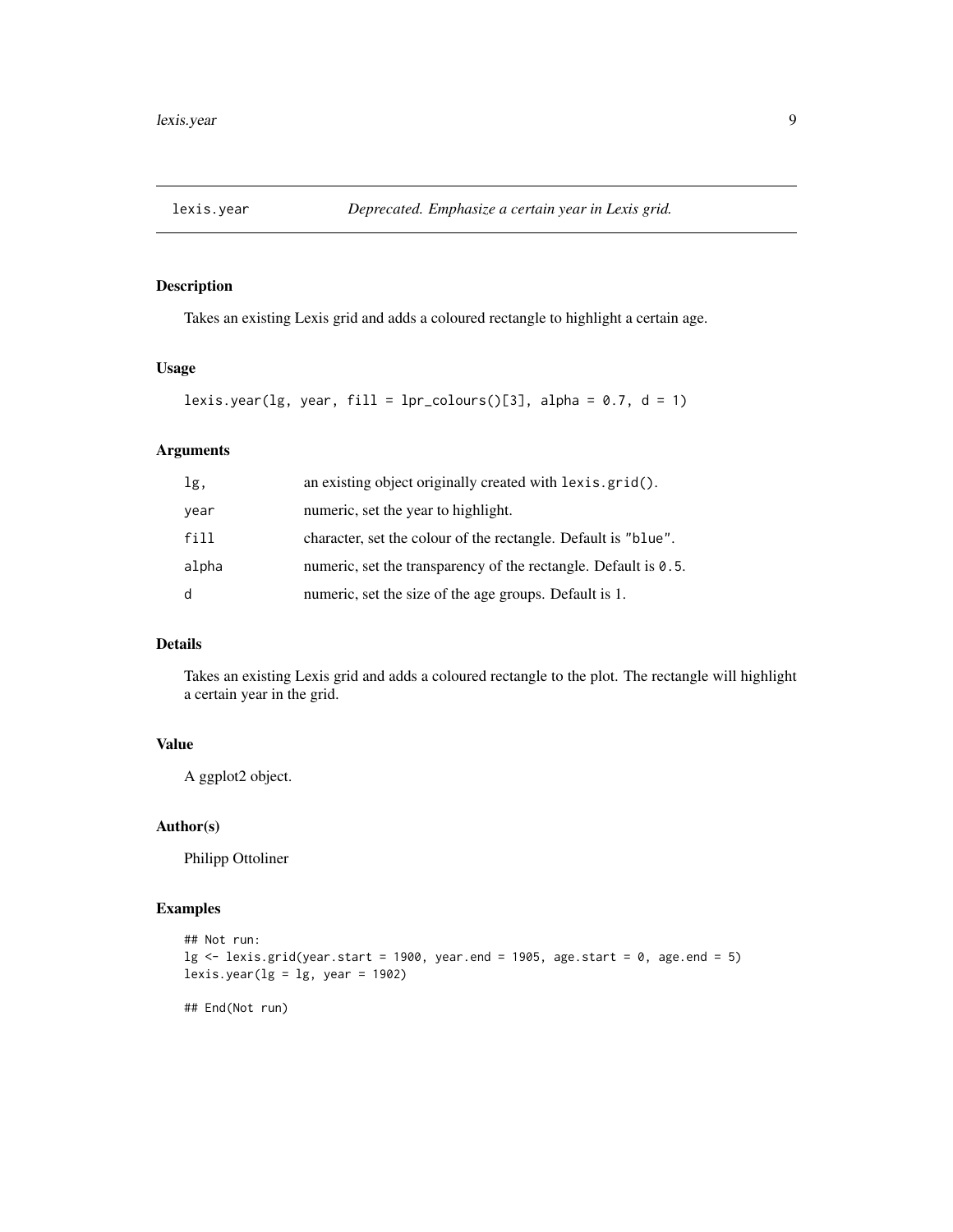<span id="page-9-0"></span>

Add a coloured rectangle to an existing Lexis grid to highlight a certain age in that Lexis grid.

#### Usage

```
lexis_age(lg, age, delta = 1, fill = lexisplotr_colours()[1],
  alpha = 0.7)
```
## Arguments

| lg,   | an existing object originally created with lexis_grid().                |
|-------|-------------------------------------------------------------------------|
| age   | numeric, set the age to highlight.                                      |
| delta | numeric, set the size of the age groups. Default is 1.                  |
| fill  | character, set colour to fill the rectangle.                            |
| alpha | numeric, set alpha, the level of transparency for fill. Default is 0.5. |

## Details

Takes an existing Lexis grid and adds a coloured rectangle that highlights all triangles belonging to a certain age.

#### Value

A ggplot2 object.

## Author(s)

Philipp Ottolinger

```
library(LexisPlotR)
lexis \le lexis_grid(year_start = 1900, year_end = 1905, age_start = 0, age_end = 5)
lexis \le lexis_age(lg = lexis, age = 3)
```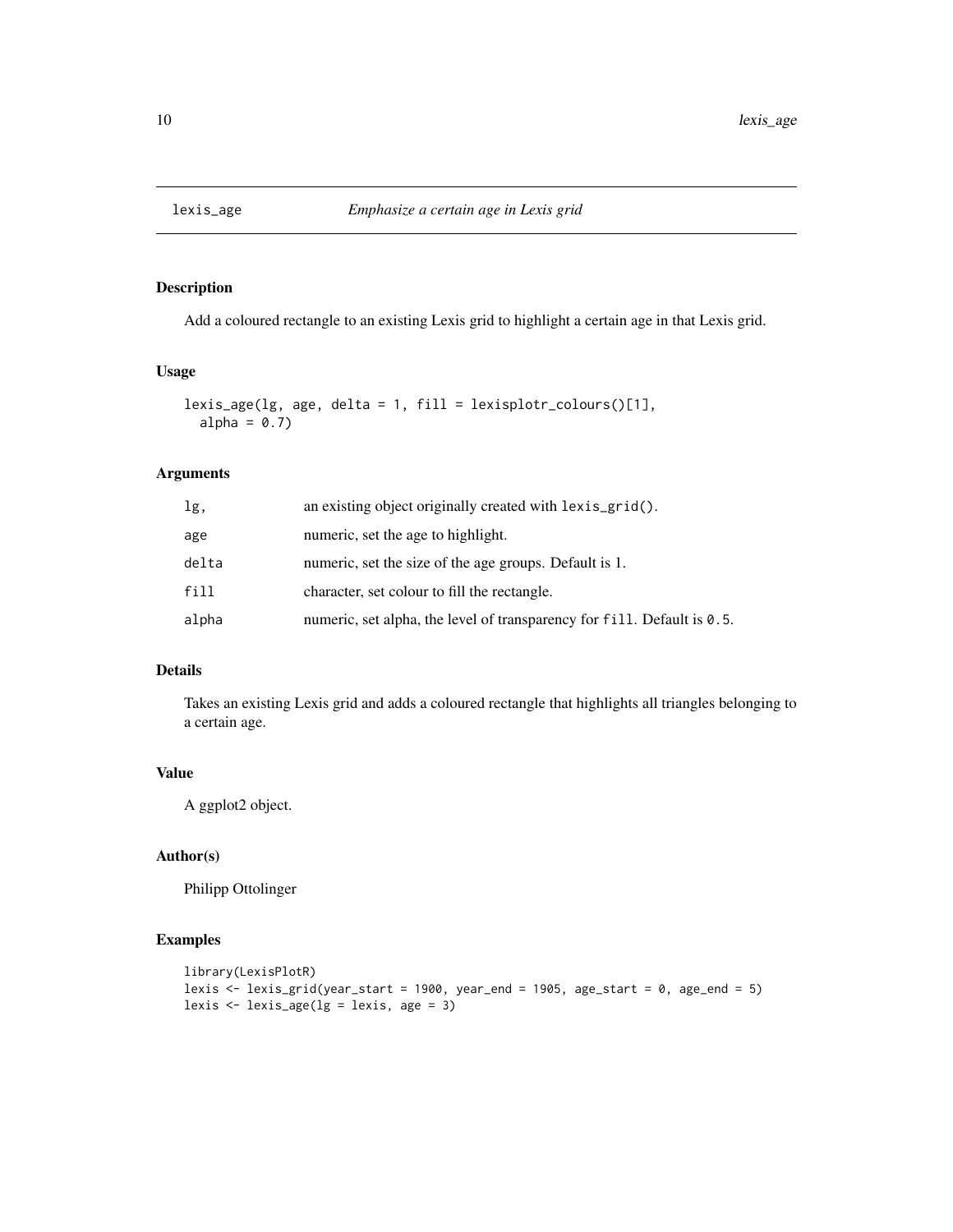<span id="page-10-0"></span>

Takes an existing Lexis grid and adds a coloured rectangle to highlight a certain cohort.

#### Usage

```
lexis_cohort(lg, cohort, delta = 1, fill = lexisplotr_colours()[3],
  alpha = 0.7)
```
## Arguments

| lg,    | an existing object originally created with lexis_grid().                    |
|--------|-----------------------------------------------------------------------------|
| cohort | numeric, set the cohort to highlight.                                       |
| delta  | numeric, set the size of the age groups. Default is 1.                      |
| fill   | character, set the colour of the rectangle.                                 |
| alpha  | numeric, set the level of transparency of the rectangle. Default is $0.5$ . |

## Details

Takes an existing Lexis grid and adds a coloured rectangle to the plot. The rectangle will highlight a certain cohort in the Lexis grid.

## Author(s)

Philipp Ottolinger

```
library(LexisPlotR)
lg \leftarrow lexis_grid(year_start = 1900, year_end = 1905, age_start = 0, age_end = 5)
lexis\_cohort(lg = lg, cohort = 1901)
```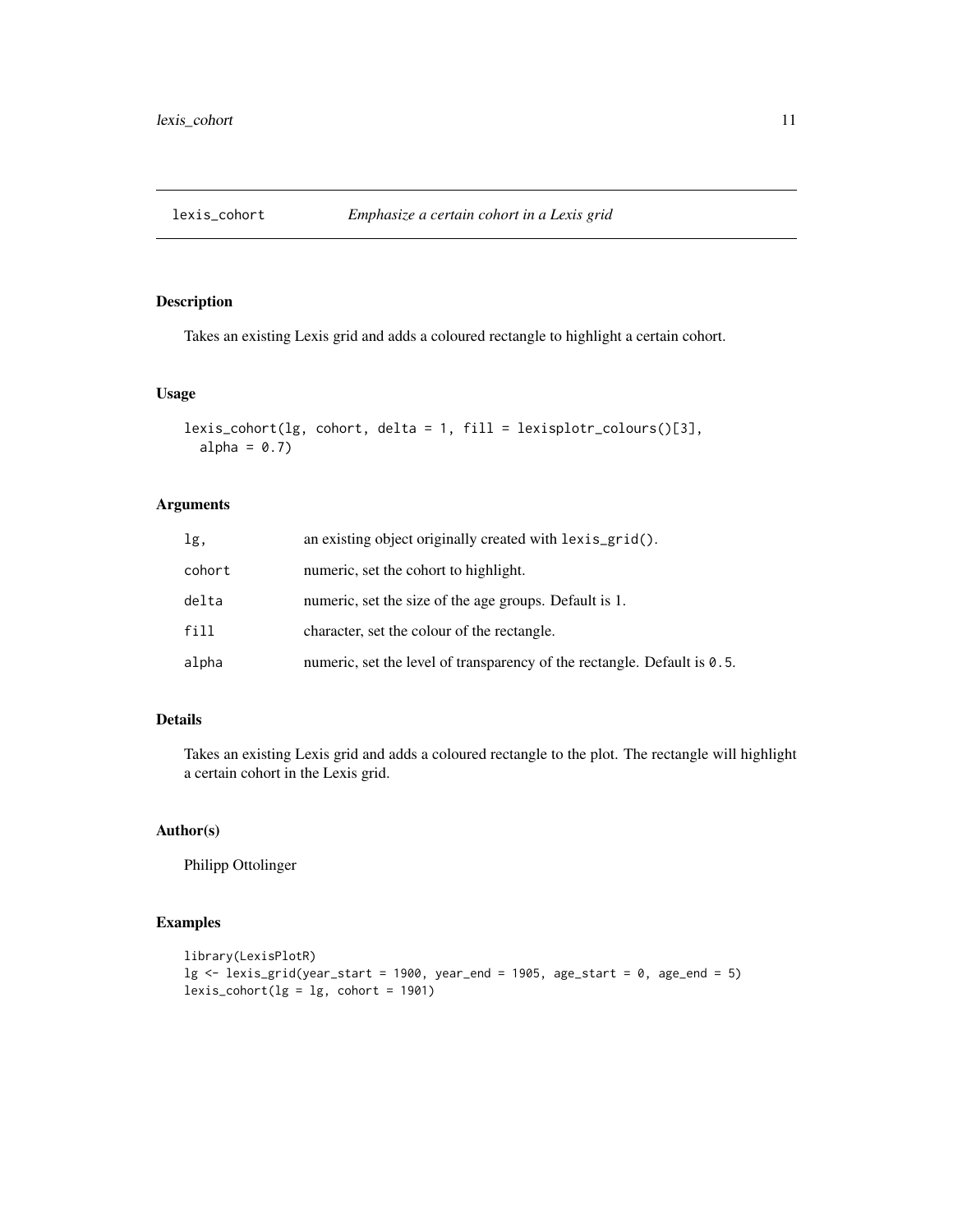<span id="page-11-0"></span>

lexis\_grid() plots the basic Lexis grid.

#### Usage

```
lexis_grid(year_start, year_end, age_start, age_end, delta = 1,
 lwd = 0.3, force_equal = TRUE)
```
### Arguments

| year_start  | integer, set the year the Lexis Diagram starts with.                                                                                             |
|-------------|--------------------------------------------------------------------------------------------------------------------------------------------------|
| year_end    | integer, set the year the Lexis Diagram ends with.                                                                                               |
| age_start   | integer, set the age the Lexis Diagram starts with.                                                                                              |
| age_end     | integer, set the age the Lexis Diagram ends with.                                                                                                |
| delta       | numeric, set the size of the age groups. Default is 1.                                                                                           |
| lwd         | numeric, set the linewidth of the grid.                                                                                                          |
| force_equal | logical, by default lexis.grid uses ggplot2::coord_fixed() to ensure isosce-<br>les trianges. Set FALSE to allow for a non-isosceles appearance. |

#### Details

The function determines the aspect ratio of the x- and y-axis to enforce isosceles triangles. The aspect ratio will not be effected by defining width and height in pdf() or other graphic devices.

Because the returned object is a ggplot2 graph, the overall appearence of the graph can be edited by adding themes() to the plot.

## Value

A ggplot object.

## Author(s)

Philipp Ottolinger

```
library(LexisPlotR)
lexis_grid(year_sstart = 1900, year_send = 1905, age_star = 0, age_send = 5)
```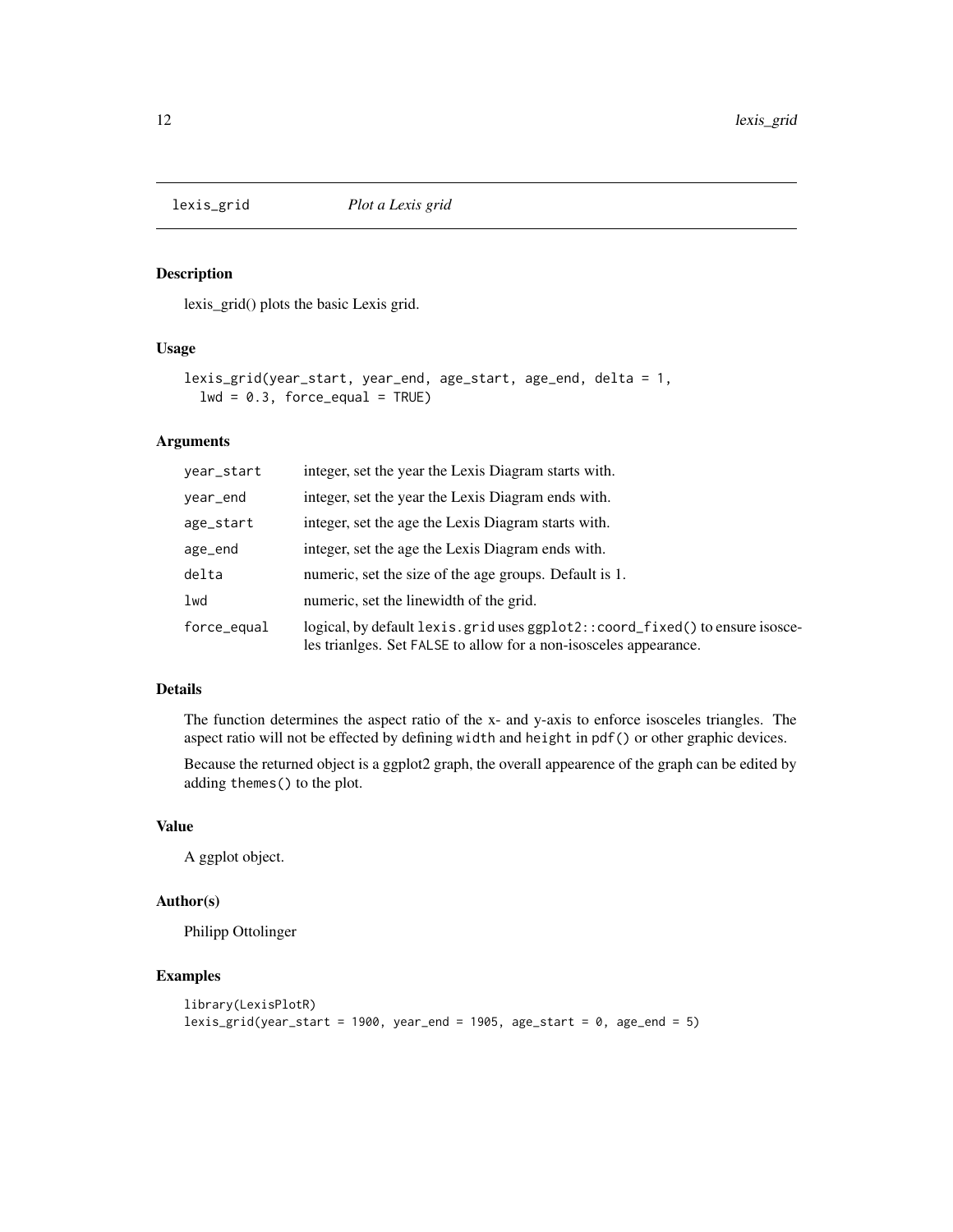<span id="page-12-0"></span>

Add lifelines to an existing Lexis grid.

#### Usage

```
lexis_lifeline(lg, birth, entry = NA, exit = NA, lineends = FALSE,
  colour = lexisplotr_colours()[5], alpha = 1, lwd = 0.5)
```
## Arguments

| lg,      | an existing object originally created with lexis_grid().                                    |
|----------|---------------------------------------------------------------------------------------------|
| birth    | character, set the birth date of an individual in format "YYYY-MM-DD".                      |
| entry    | character, set the entry of an individual in format "YYYY-MM-DD". Optional.                 |
| exit     | character, set the exit or death date of an individual in format "YYYY-MM-DD".<br>Optional. |
| lineends | logical, if TRUE lineends will be marked. Default is FALSE.                                 |
| colour   | character, set the colour of the lifelines.                                                 |
| alpha    | numeric, set the transparency of the lifelines. Default is 1 (no transparency).             |
| 1wd      | numeric, set the linewidth of the lifelines. Default is 0.5.                                |

#### Details

Takes an existing Lexis grid and adds lifelines to the grid. Input can be a single dates or dates from a vector.

## Value

A ggplot2 object.

#### Author(s)

Philipp Ottolinger

```
lg \leftarrow lexis_grid(year_start = 1900, year_end = 1905, age_start = 0, age_end = 5)
lexis_lifeline(lg = lg, birth = "1901-09-23")
lexis_lifeline(lg = lg, birth = "1901-09-23", entry = "1902-04-01")
lexis_lifeline(lg = lg, birth = "1901-09-23", exit = "1904-10-31")
```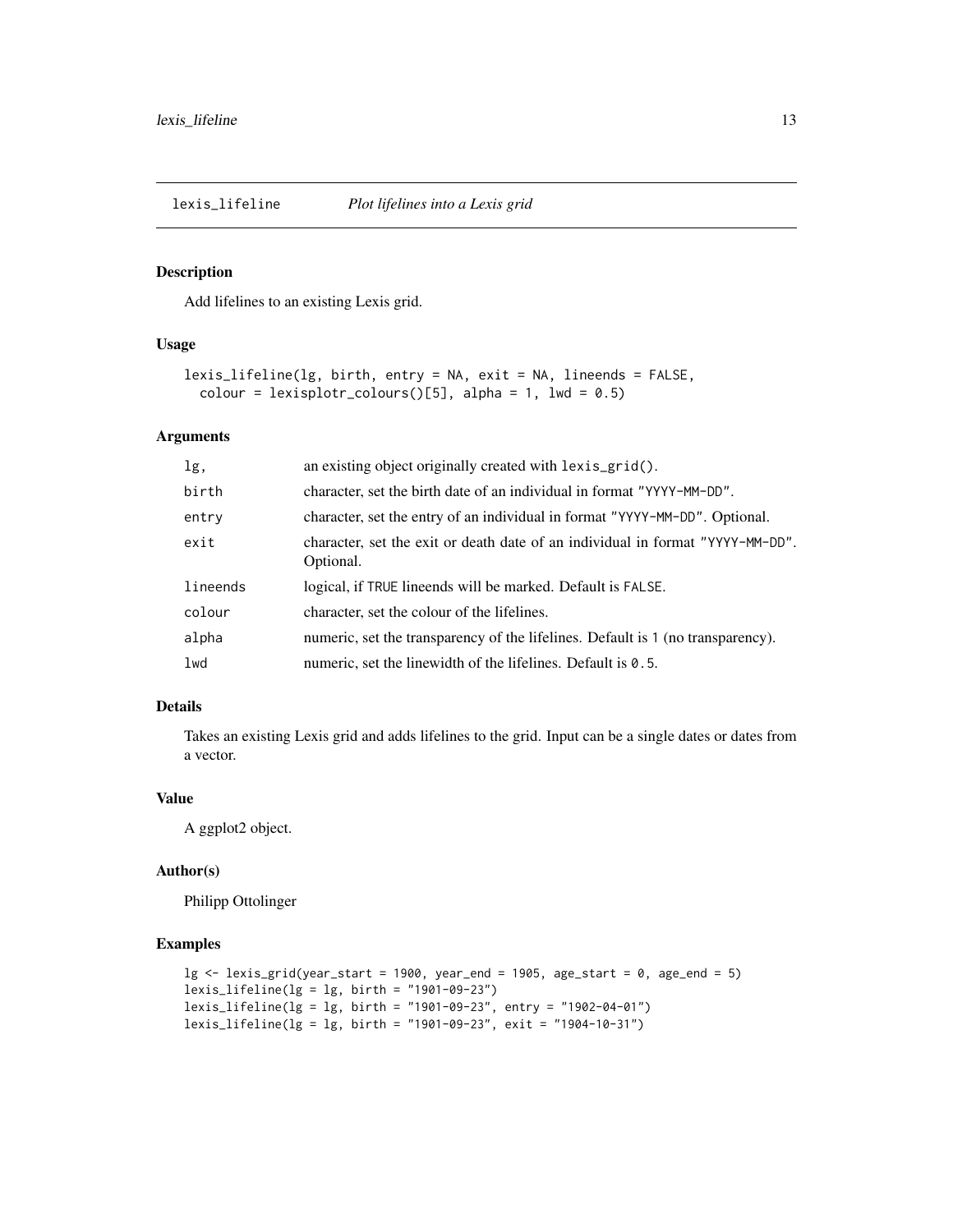<span id="page-13-0"></span>

Plot a polygon inside a Lexis grid Takes an existing Lexis grid and adds a polygon.

#### Usage

```
lexis_polygon(lg, x, y, group = 1, fill = lexisplotr_colours()[4],
  alpha = 0.7)
```
#### Arguments

| lg,    | an existing object originally created with lexis_grid().                |
|--------|-------------------------------------------------------------------------|
| X,     | vector describing the x coordinates of the polygon. Format: YYYY-MM-DD. |
| у,     | vector describing the y coordinates of the polygon                      |
| group, | vector describing the groups of coordinates.                            |
| fill   | character, fill colour of the polygon.                                  |
| alpha  | numeric, transparency of the fill colour. Default: 0.7.                 |

## Details

The function can be used to plot a polygon inside a Lexis grid.

#### Author(s)

Philipp Ottolinger

## Examples

```
## Not run:
library(LexisPlotR)
lg \leftarrow lexis_grid(year_start = 1900, year_end = 1905, age_start = 0, age_end = 5)
lexis_polygon(lg, x = c("1901-06-30", "1904-06-30", "1904-06-30", "1901-06-30"), y = c(2,2,4,4))
```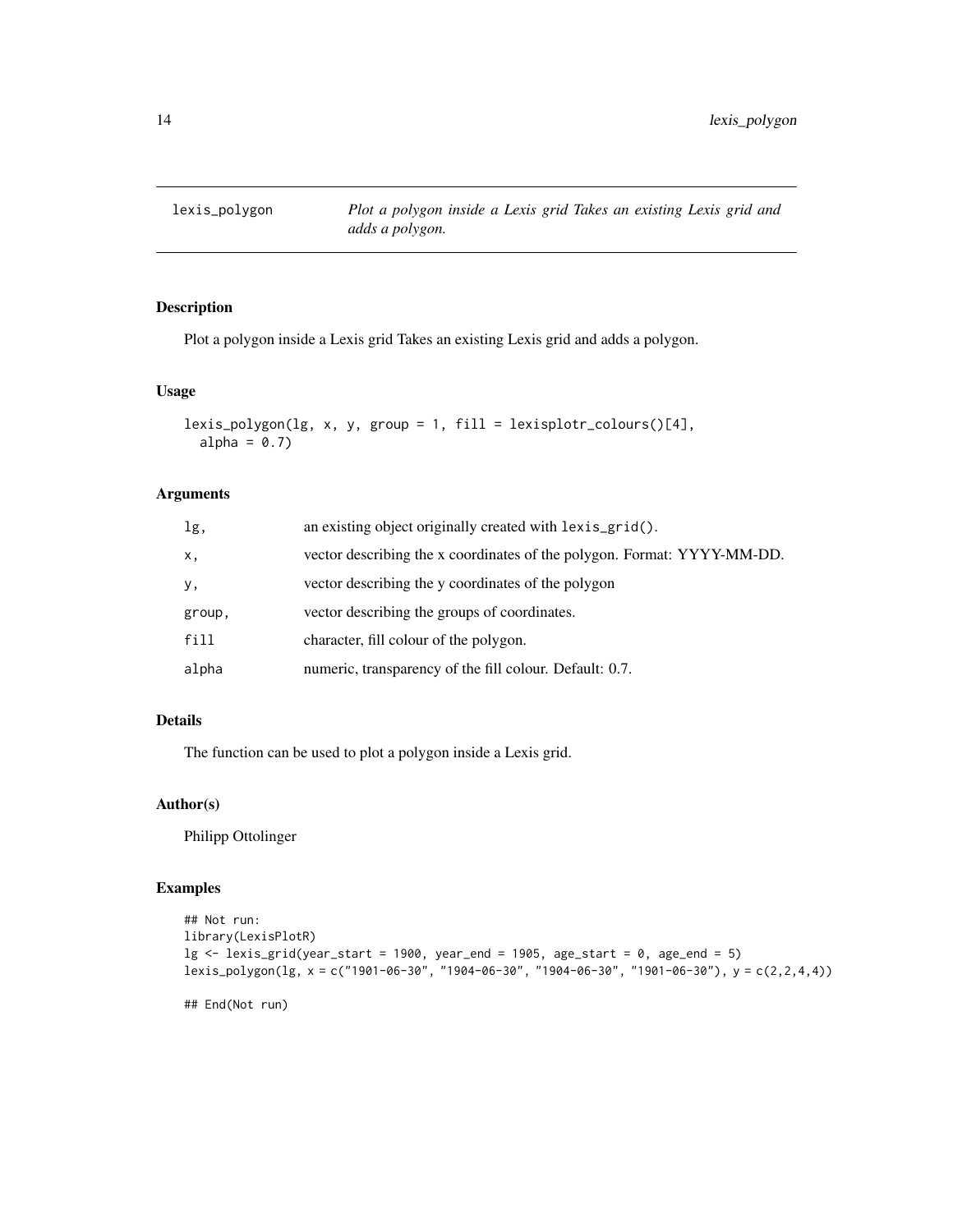<span id="page-14-0"></span>

Takes an existing Lexis grid and adds a coloured rectangle to highlight a certain age.

## Usage

```
lexis_year(lg, year, delta = 1, fill = lexisplotr_colours()[2],
 alpha = 0.7)
```
## Arguments

| lg,   | an existing object originally created with lexis_grid().                 |
|-------|--------------------------------------------------------------------------|
| year  | numeric, set the year to highlight.                                      |
| delta | numeric, set the size of the age groups. Default is 1.                   |
| fill  | character, set the colour of the rectangle.                              |
| alpha | numeric, set the transparency of the rectangle. Default is $\theta$ . 5. |

## Details

Takes an existing Lexis grid and adds a coloured rectangle to the plot. The rectangle will highlight a certain year in the grid.

#### Value

A ggplot2 object.

## Author(s)

Philipp Ottoliner

```
lg \leftarrow lexis_grid(year_start = 1900, year_end = 1905, age_start = 0, age_end = 5)
lexis\_year(lg = lg, year = 1902)
```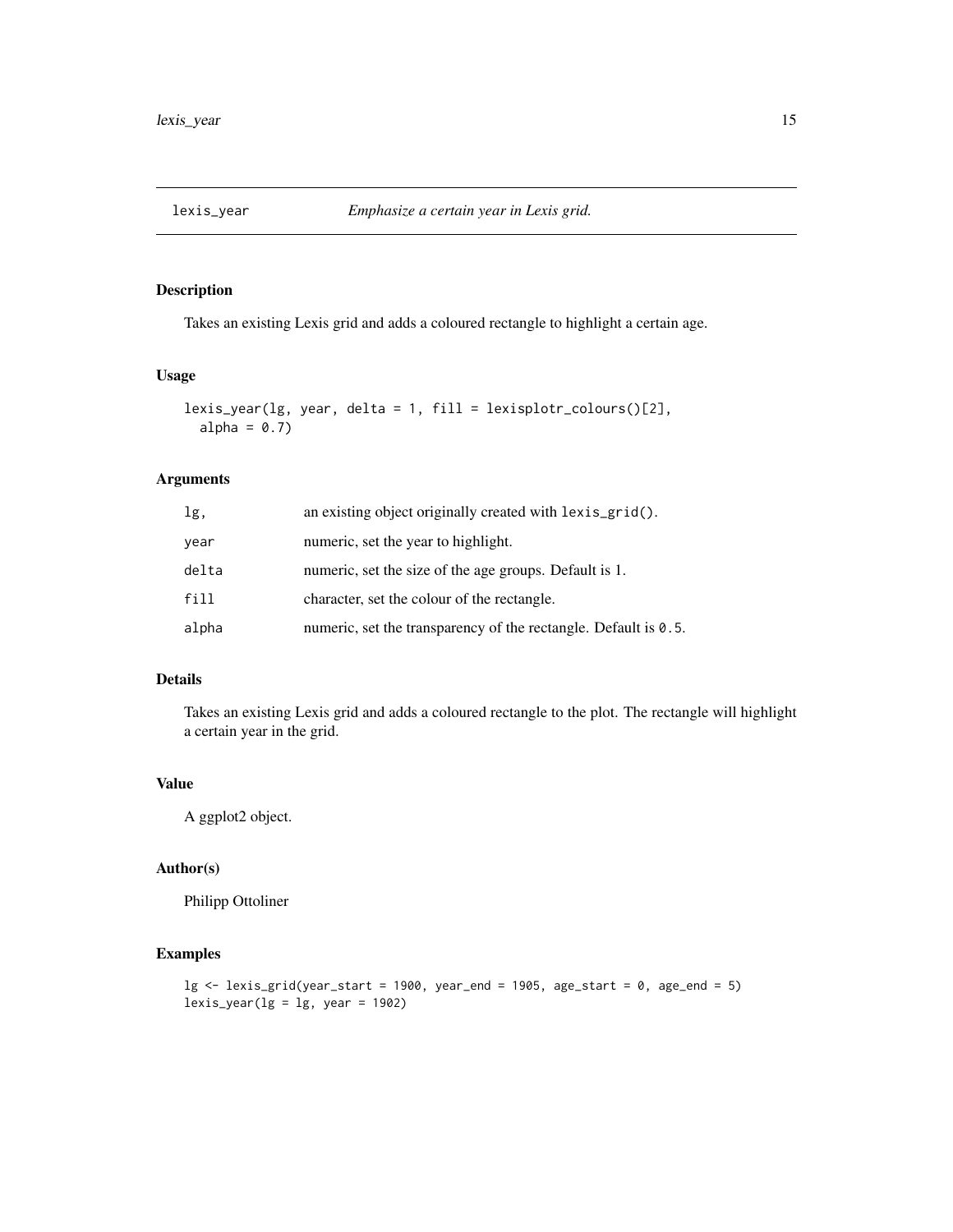<span id="page-15-0"></span>lifelines\_sample *Data for 300 random lifelines*

#### Description

This dataset contains 300 random entry dates and 150 exit dates for demonstration purposes.

#### Usage

lifelines\_sample

#### Format

A data frame with 300 rows and 2 variables:

entry entry or birth dates.

exit exit or death dates, NA if not observed.

prepare.hmd *Deprecated. Prepare HMD data for* lexis.hmd()

#### Description

prepare.hmd() prepares the raw 'Deaths by Lexis triangles' HMD data for further use by lexis.hmd.

#### Usage

```
prepare.hmd(file)
```
#### Arguments

file, the name of the 'Deaths by Lexis triangles' file downloaded from the Human Mortality Database.

#### Details

This function reads the raw data into R and transforms data to numeric and Date. Furthermore seven columns (upper,  $x1$ ,  $x2$ ,  $x3$ ,  $y1$ ,  $y2$ ,  $y3$ ) that contain the coordinates of the triangles will be added. The age group 110+ will be removed from the data.

#### Author(s)

Philipp Ottolinger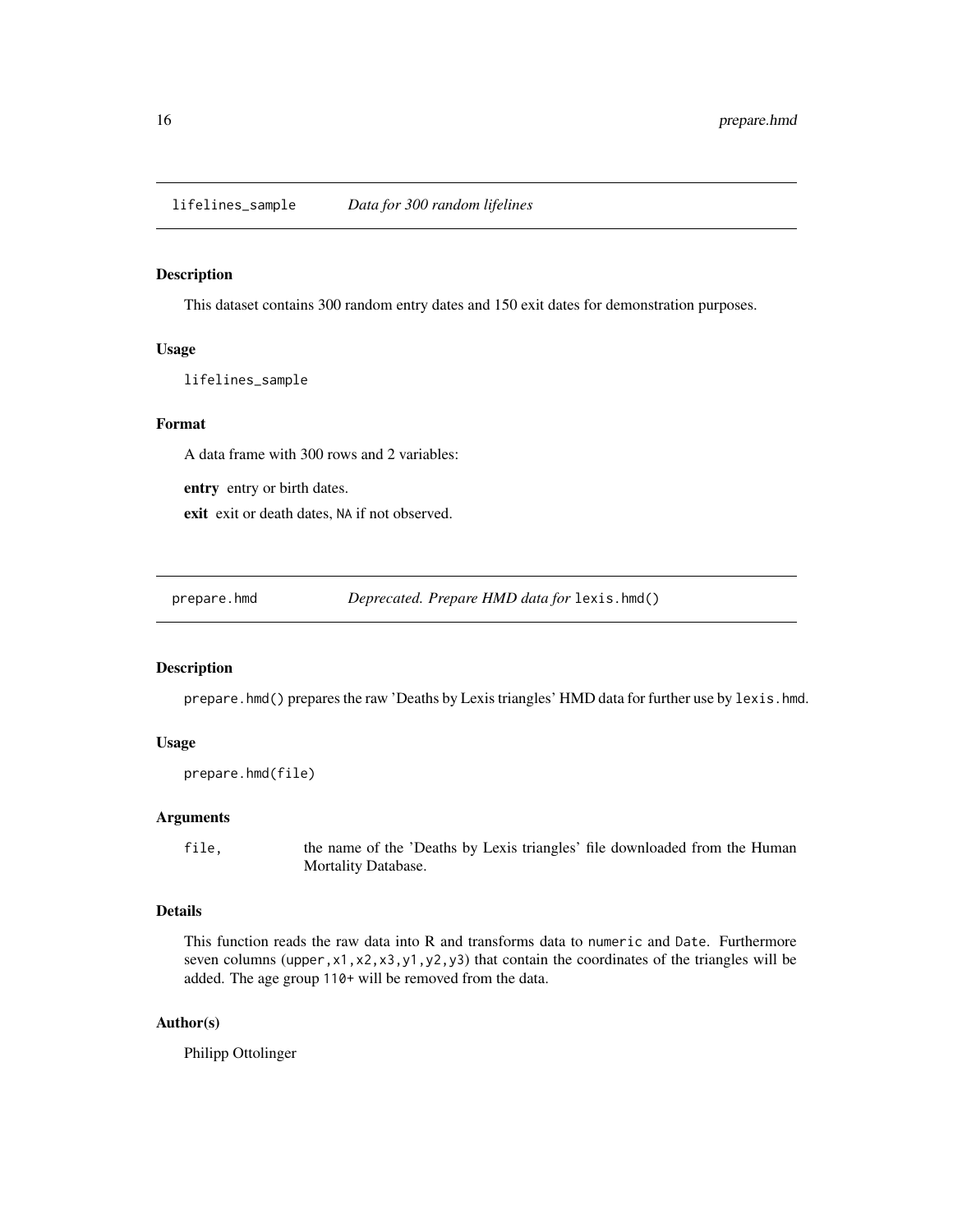## <span id="page-16-0"></span>tidy\_triangle\_data 17

## Examples

```
## Not run:
library(LexisPlotR)
# Load sample data
path <- system.file("extdata", "Deaths_lexis_sample.txt", package = "LexisPlotR")
deaths.triangles <- prepare.hmd(path)
## End(Not run)
```
tidy\_triangle\_data *Tidy triangular data (Lexis triangles)*

#### Description

Take raw data from a data source (e.g. Human Mortality Database) and make it 'tidy'.

#### Usage

```
tidy_triangle_data(triangle_data, source = "HMD")
```
## Arguments

|        | triangle_data data.frame, A data.frame containing raw triangle data. |
|--------|----------------------------------------------------------------------|
| source | character, The source of the raw data. Supported sources: HMD.       |

## Details

When using raw triangular data from HMD or other sources, the data is not well prepared for further use. tidy\_triangular\_data does some transformations to prepare the data, mainly for visualization using ggplot2.

#### Value

A data.frame.

## Author(s)

Philipp Ottolinger

```
## Not run:
triangles <- readHMDweb("RUS", "Deaths_lexis", "your@email.com", "your_password")
## End(Not run)
```